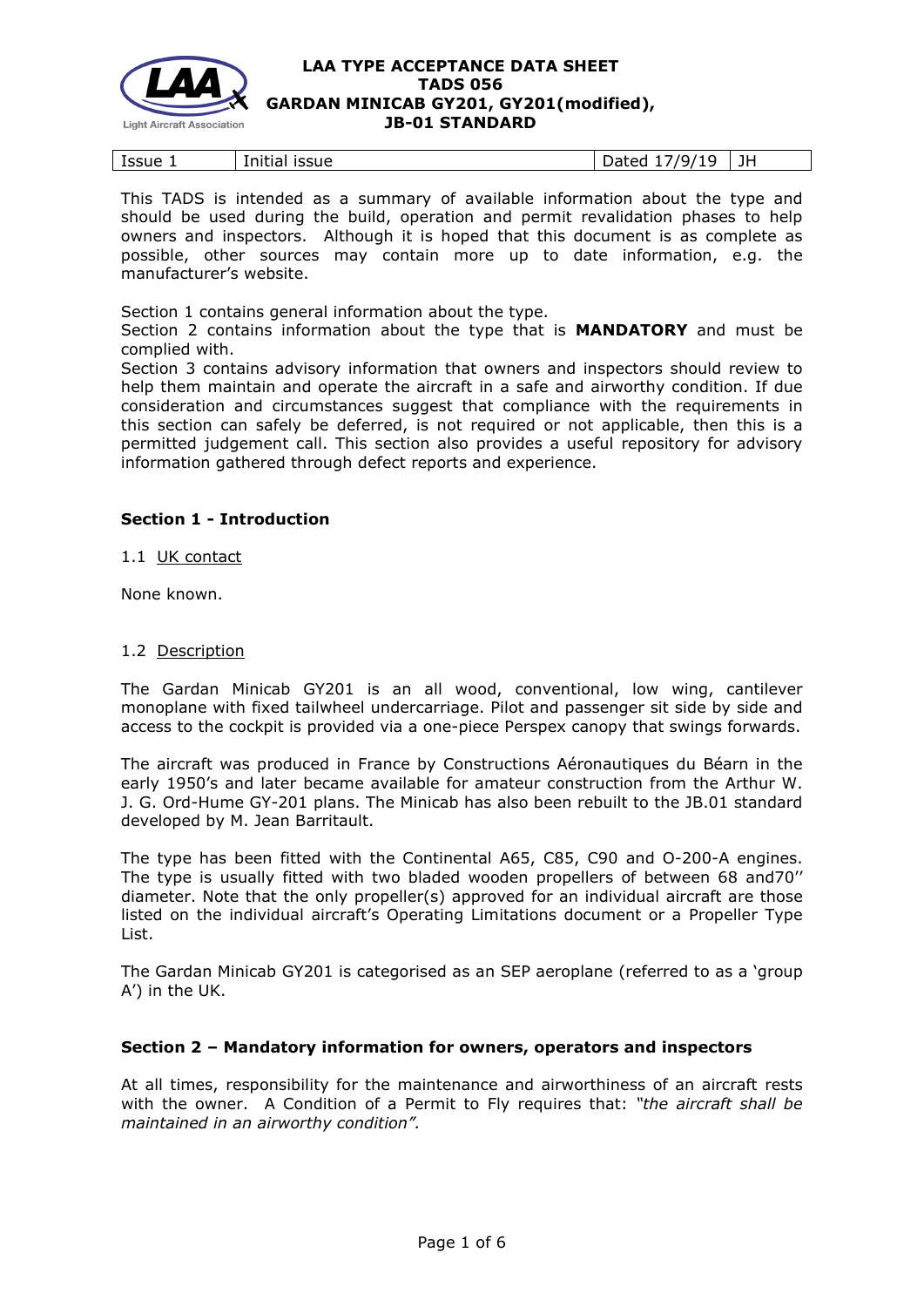

## 2.1 Fast Build Kit 51% Compliance

Not applicable: plans-built or factory-built aircraft.

# 2.2 Build Manual

Construction drawing set provides all required information, consisting of the following sheets.

| Drg No. | Title                                                                                           |  |  |
|---------|-------------------------------------------------------------------------------------------------|--|--|
| 200     | Jigs and Fixtures                                                                               |  |  |
| 201     | Wing Layout                                                                                     |  |  |
| 202     | Assembly of Wing                                                                                |  |  |
| 203     | Pitot Head                                                                                      |  |  |
| 204     | <b>Wing Spars</b>                                                                               |  |  |
| 205     | Reinforcement to Front Spar                                                                     |  |  |
| 206     | Wing Ribs & Wing Details                                                                        |  |  |
| 207     | Aileron Details                                                                                 |  |  |
| 208     | <b>Installation of Flaps</b>                                                                    |  |  |
| 209     | Flap Control Details                                                                            |  |  |
| 210     | Ratchet Plate                                                                                   |  |  |
| 211     | "T" Piece                                                                                       |  |  |
| 212     | Control Lever                                                                                   |  |  |
| 213     | Flap Hinges                                                                                     |  |  |
| 214     | <b>Installation of Trim Tab</b>                                                                 |  |  |
| 215     | Revised Wing Tip                                                                                |  |  |
| 216     | Rib 'A' (Undercarriage)                                                                         |  |  |
| 217     | Layout of Fuselage                                                                              |  |  |
| 218     | Structure of Fuselage                                                                           |  |  |
| 219     | <b>Modified Front Decking</b>                                                                   |  |  |
| 220     | Fuselage Superstructure                                                                         |  |  |
| 221     | Assembly of Flying Controls                                                                     |  |  |
| 222     | Detail of Flying Controls                                                                       |  |  |
| 223     | Elevator Lever Control Bracket                                                                  |  |  |
| 224     | Rudder Pedal Bearing                                                                            |  |  |
| 225     | Canopy Detail and Assembly                                                                      |  |  |
| 226     | <b>Instrument Panel</b>                                                                         |  |  |
| 227     | <b>Brake Pedals</b>                                                                             |  |  |
| 228     | Wing-Fuselage Attachment                                                                        |  |  |
| 229     | Tail plane & Elevators                                                                          |  |  |
| 230     | <b>Engine Installation</b>                                                                      |  |  |
| 231     | Continental C.65 engine mounting                                                                |  |  |
| 232     | <b>Cowlings &amp; Baffles</b>                                                                   |  |  |
| 233     | Fuel System & Pipelines                                                                         |  |  |
| 234     | Exhaust and Hot-Air Muff                                                                        |  |  |
| 235     | Fire Extinguisher Installation                                                                  |  |  |
| 236     | Landing Gear                                                                                    |  |  |
| 237     | Steerable Tailwheel Assembly                                                                    |  |  |
| 238     | Weight and Balance Data for Determining Centre of Gravity                                       |  |  |
| 239     | Revised Instrument Panel                                                                        |  |  |
| 240     | <b>Revised Control Column</b>                                                                   |  |  |
| 241     | Modifications for Installation of 90hp Continental and increase of All-Up<br>Weight to 560 kgs. |  |  |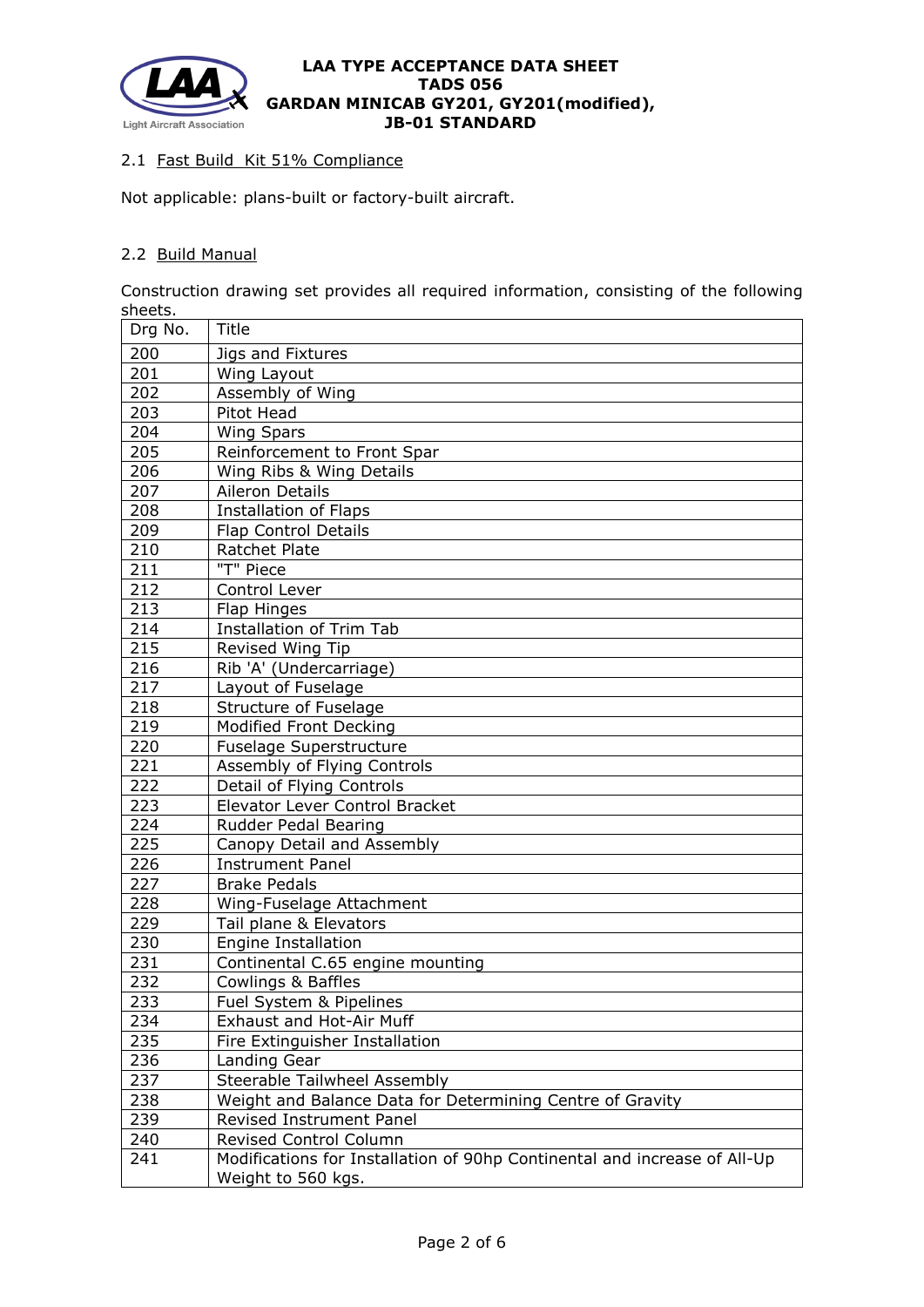

# 2.3 Build Inspections

Build inspection schedule 1 (wooden aircraft). Inspector approval codes A-A or A-W or V. Inspector signing off final inspection also requires 'first flight' endorsement.

## 2.4 Flight Manual

None known.

## 2.5 Mandatory Permit Directives

None applicable specifically to this aircraft type.:

Also check the LAA website for MPDs that are non-type specific [\(TL2.22\)](http://www.lightaircraftassociation.co.uk/engineering/TechnicalLeaflets/Operating%20An%20Aircraft/TL%202.22%20non-type%20specific%20MPDs.pdf).

## 2.6 LAA Required Modifications (including LAA issued AILs, SBs, etc)

None applicable.

2.7 Additional engine operating limitations to be placarded or shown by instrument markings

Notes:

- Refer to the engine manufacturer's latest documentation for the definitive parameter values and recommended instruments.
- Where an instrument is not fitted, the limit need not be displayed.

# 2.8 Control surface deflections

| Ailerons     | Up: 20°                    |
|--------------|----------------------------|
|              | Down: 20°                  |
| Elevators    | Up: 27.5°                  |
|              | Down: 27.5°                |
| Elevator tab | Up: 19°                    |
|              | Down: 12°                  |
| Rudder       | Left: $30^{\circ}$         |
|              | Right: 30°                 |
| lap          | Down: 0° - 15° - 30° - 45° |

# *Taken from Arthur W. J. G. Ord-Hume drawings*

## 2.9 Operating Limitations and Placards

(Note that the wording on an individual aircraft's Operating Limitations document takes precedence, if different.)

1. Maximum number of occupants authorised to be carried: two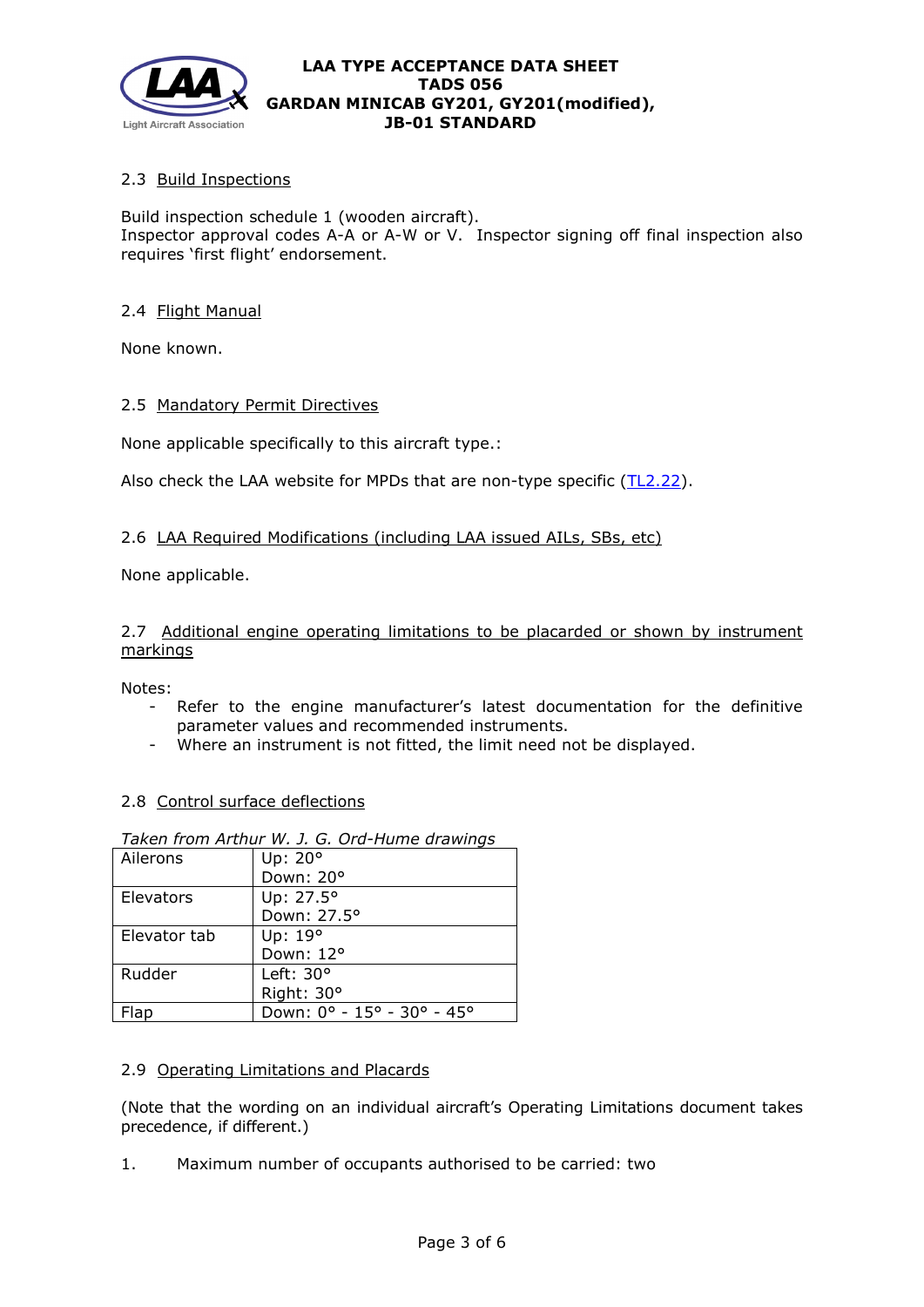

- 2. The aircraft must be operated in compliance with the following operating limitations, which shall be displayed in the cockpit by means of placards or instrument markings:
	- 2.1 Aerobatic Limitations Aerobatic manoeuvres are prohibited. Intentional spinning is prohibited.
	- 2.2 Loading Limitations Maximum Total Weight Authorised GY201: 515 kg Maximum Total Weight Authorised GY201 (Modified) and JB01: 560 kg CG Range GY201: 12.76 in to 17.6 in aft of datum CG Range GY201 (modified) and JB01: 14.9 in to 17.5 in aft of datum. Datum Point is: The leading edge of the wing at a point 20.27 inches from the line of symmetry.
	- 2.3 Engine Limitations As a range of engines are fitted to the Minicab see the relevant engine operating manual.
	- 2.4 Airspeed Limitations Maximum Indicated Airspeed ( $V_{NE}$ ) GY201: 112 mph/97 kn Maximum Indicated Airspeed (V<sub>NE</sub>) GY201(modified) and JB01: 142 mph/123 kn Maximum Flap Operating Airspeed (VFE): 56 mph/48 kn
	- 2.5 Other Limitations The aircraft shall be flown by day and under Visual Flight Rules only. Smoking in the aircraft is prohibited.

Additional Placards:

"Occupant Warning - This Aircraft has not been Certificated to an International Requirement"

A fireproof identification plate must be fitted to fuselage, engraved or stamped with aircraft's registration letters.

2.10 Maximum permitted empty weight

Not applicable.

# **Section 3 – Advice to owners, operators and inspectors**

## 3.1 Maintenance Manual

None available. In the absence of a specific schedule, refer to LAMS schedule (CAP411) for guidance. For the engine, refer to the engine manufacturer's information.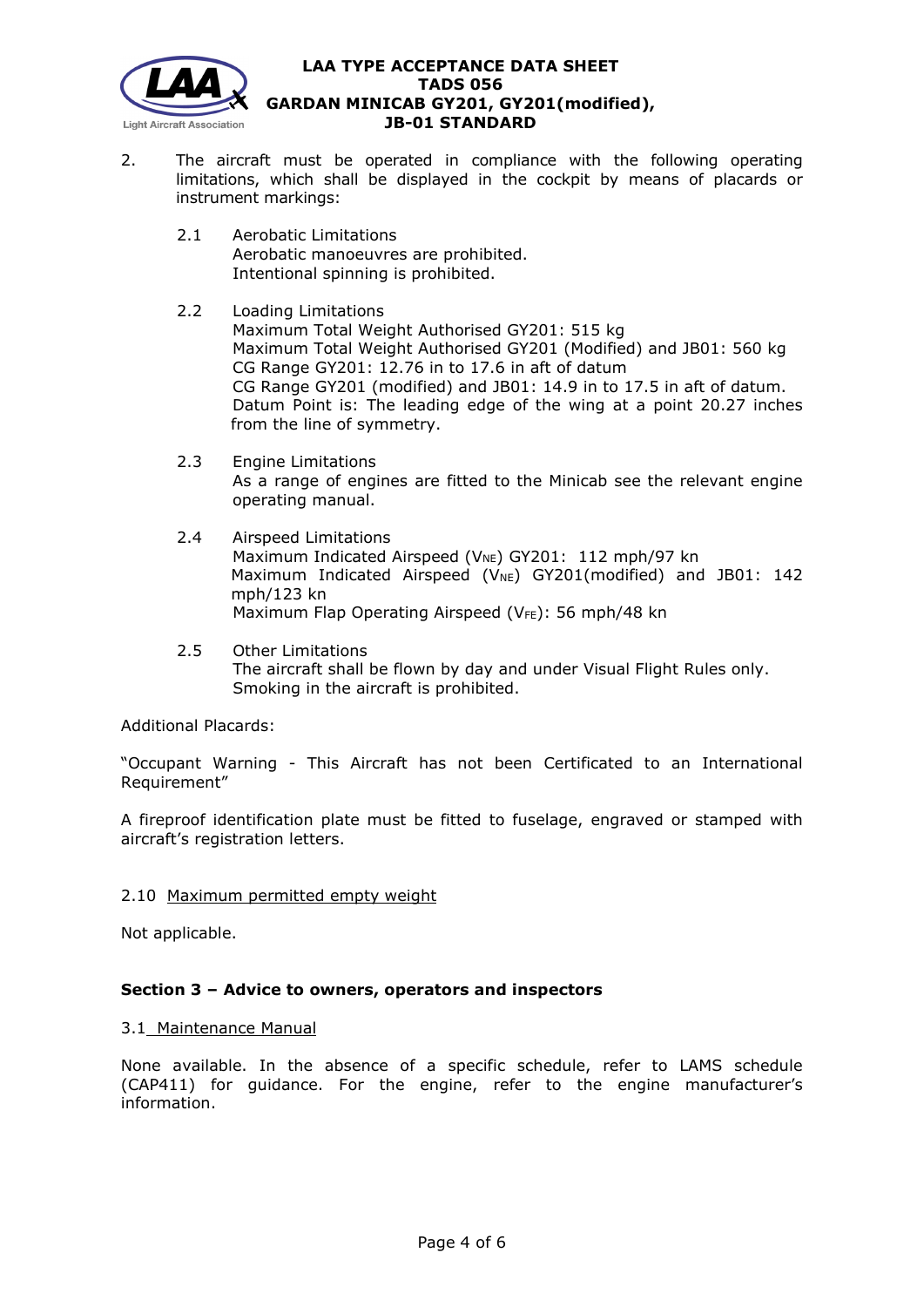

# 3.2 Standard Options

There are no standard options for these types.

Note: Any modifications to these types of aircraft require LAA Engineering approval for that specific modification and aircraft.

## 3.3 Manufacturer's Information (including Service Bulletins, Service Letters, etc)

None known.

#### 3.4 Special Inspection Points

1. Mechanical undercarriage oleo.

Prone to rotational wear between the housing, the piston, and the piston to main undercarriage tube. It is prone to wear as rotational loads are contained by a relatively short moment arm. Include a thorough check of the undercarriage at each annual inspection and, as part of your Tailored Maintenance Programme, if you jack the aircraft you need to take the weight off the wheel. Time should be made for the undercarriage, as an assembly, to be removed, stripped down and serviced.

2. Tail plane attachment bolts

The original Minicab tail plane attachment bolts are 'home-made' constructed of 6mm mild steel rod threaded with a plane nut brazed 5mm onto the end. They are very prone to corrosion due to the plywood assembly they fit through and should be inspected as part of a TMS. These can be replaced by a commercially purchased equivalent length AN4 aircraft bolt.

3. Mild steel brackets and plates

As the Minicab is constructed with mild steel plates that are prone to corrosion it is recommended to include inspection of plates such as the wing attachments into your tailored maintenance schedule (TMS).

4. Wooden structures

Similar to Jodels, parts of the wooden structure particularly prone to damage are the engine firewall area behind the bulkhead, where moisture and oil soakage can lead to early deterioration, and in the aft fuselage tail area where these contaminants are also likely to collect. These areas are always worth examining closely and special attention should be given to keeping drain holes clear.

5. Fabric coverings glue adhesion

Although fabric may look in a satisfactory condition with a very good paint finish experience on other types within the LAA fleet has shown that it may be very weakly adhered. Fabric will have a life and consideration to the age of the fabric should be factored in to a potential recover of the aircraft.

6. Cable tensions

The Minicab uses pulley and cable circuits for its flying controls and the cables are particularly susceptible to humidity and temperature. The flying control circuits must be kept suitably taught. Loose flying control circuits could cause a serious flutter event.